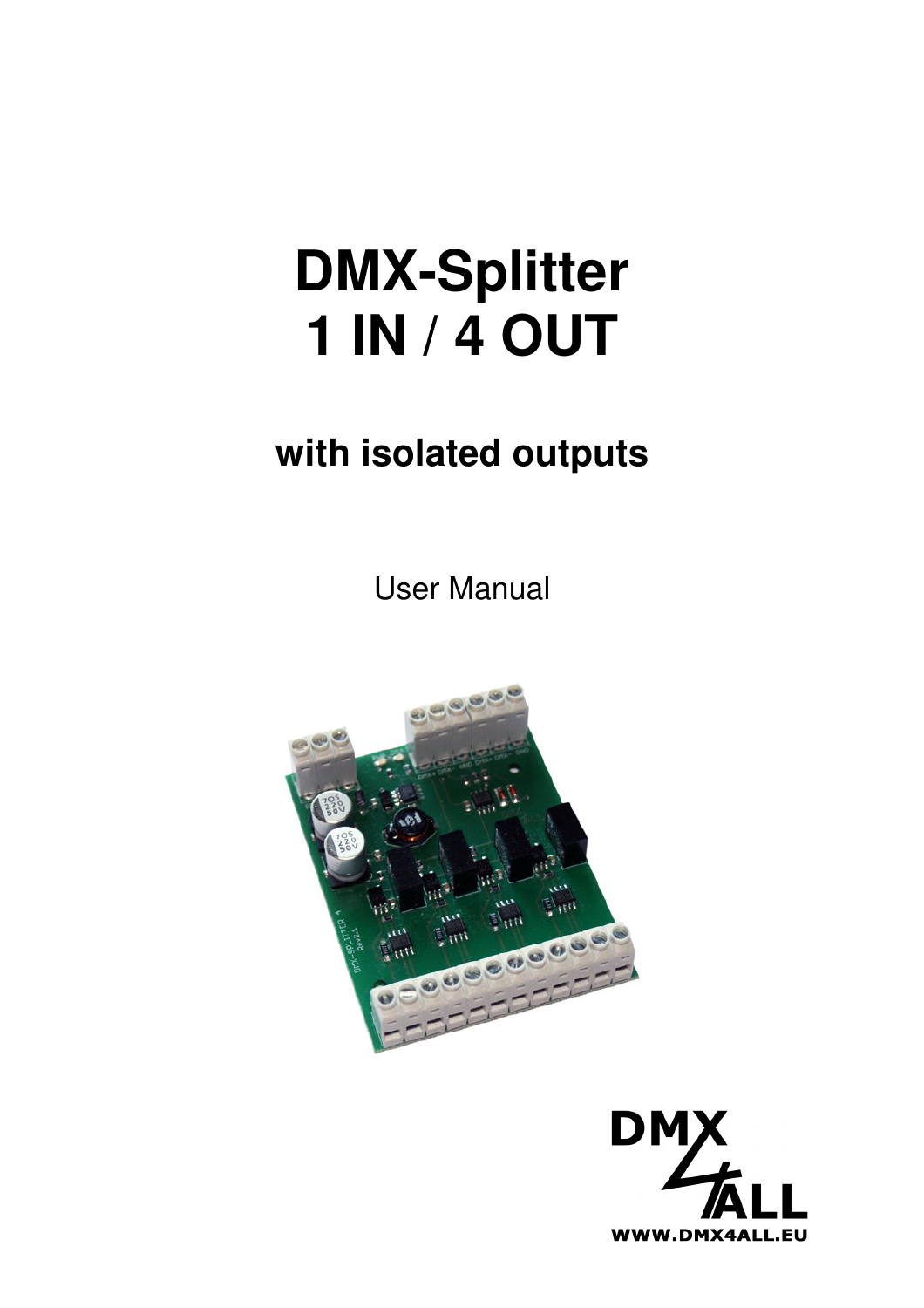

## **Description**

The **DMX-Splitter 4** makes one DMX-Input signal at 4 separate isolated outputs available. In this unit DC/DC-converter will be used which allows the operation with only one single power supply. At the same time the weight will be reduced to a minimum.

- Power supply with only one power supply unit
- Energy Saving Design
- Extreme light construction
- Galvanic separation between all DMX-outputs.



#### **Energy Saving Design:**

Due to modern switching technology much less warmth will be generated and so the energy consumption will be lowered.

## **Data Sheet**

#### **Power supply:**

8-24V DC / 1A

#### **DMX:**

- 1x DMX-IN / DMX-THRU
	- Connection: with screw terminal
- 4x DMX-OUT isolated with DC/DC-converter Connection: with screw terminal

#### **Board dimensions:**

64mm x 82mm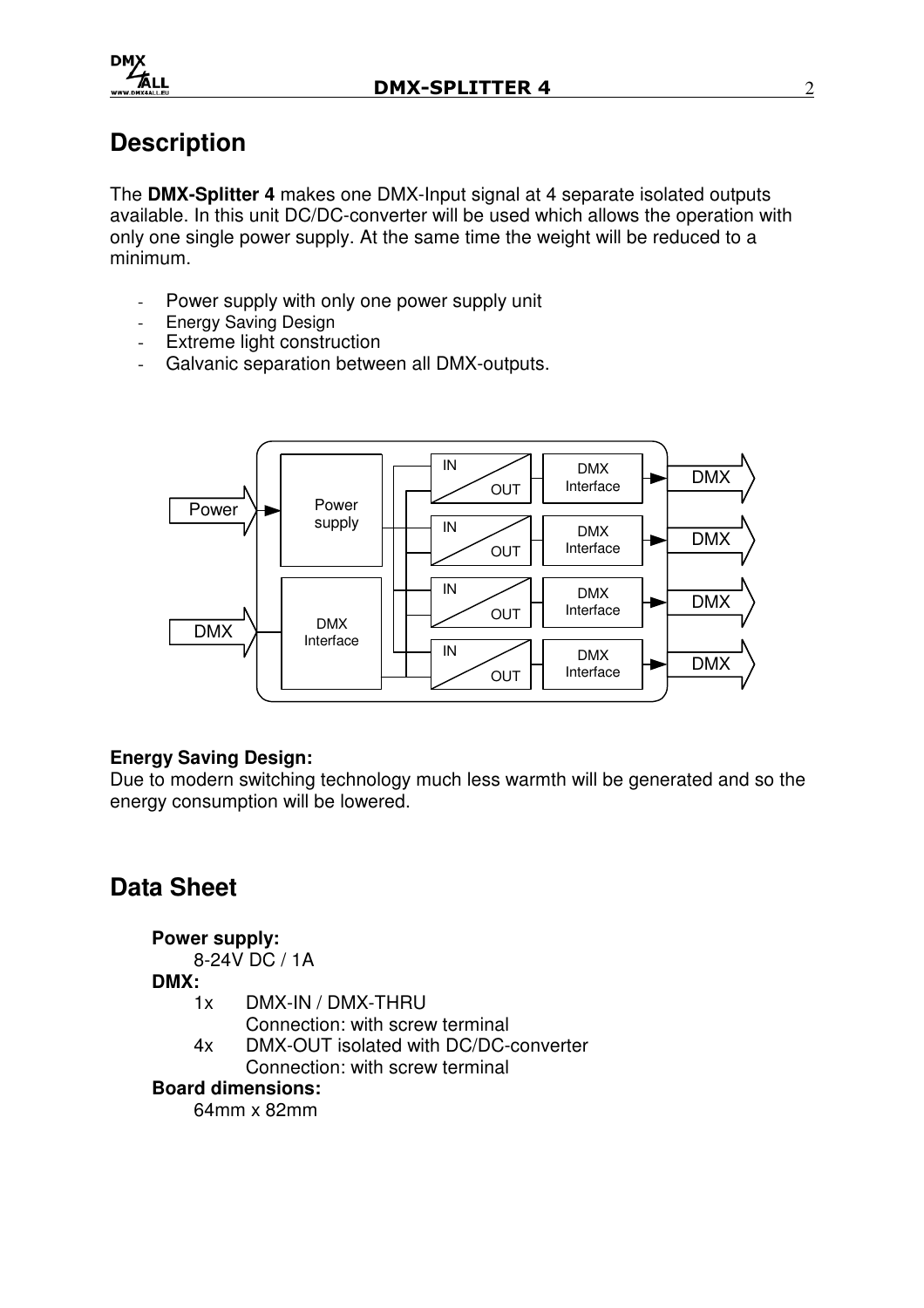## **Connection**

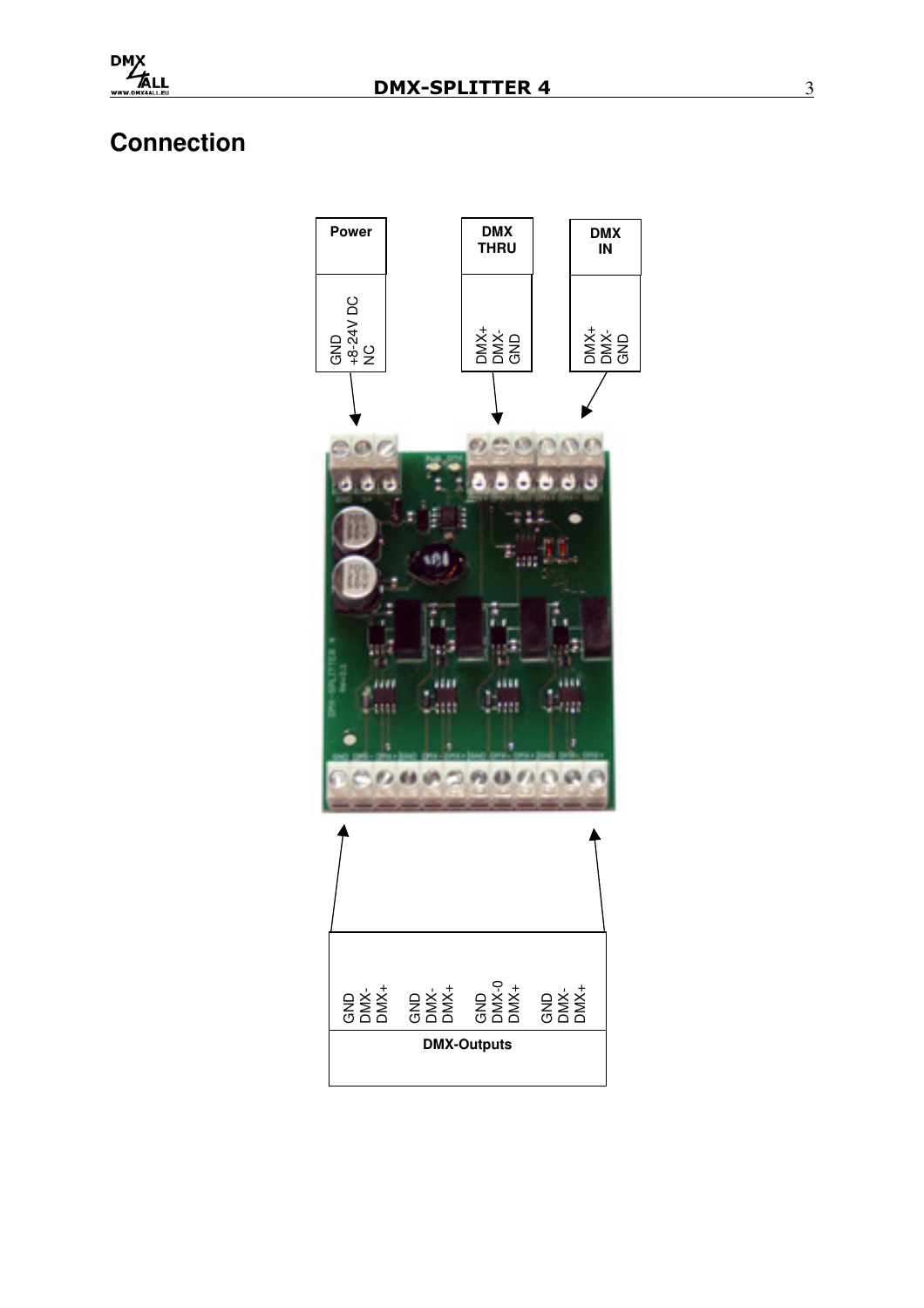

## **Equipment**

### **Housing for DIN-rail-mounting**

Top-hat rail mounting 700 Art.-Nr.: 50-0061

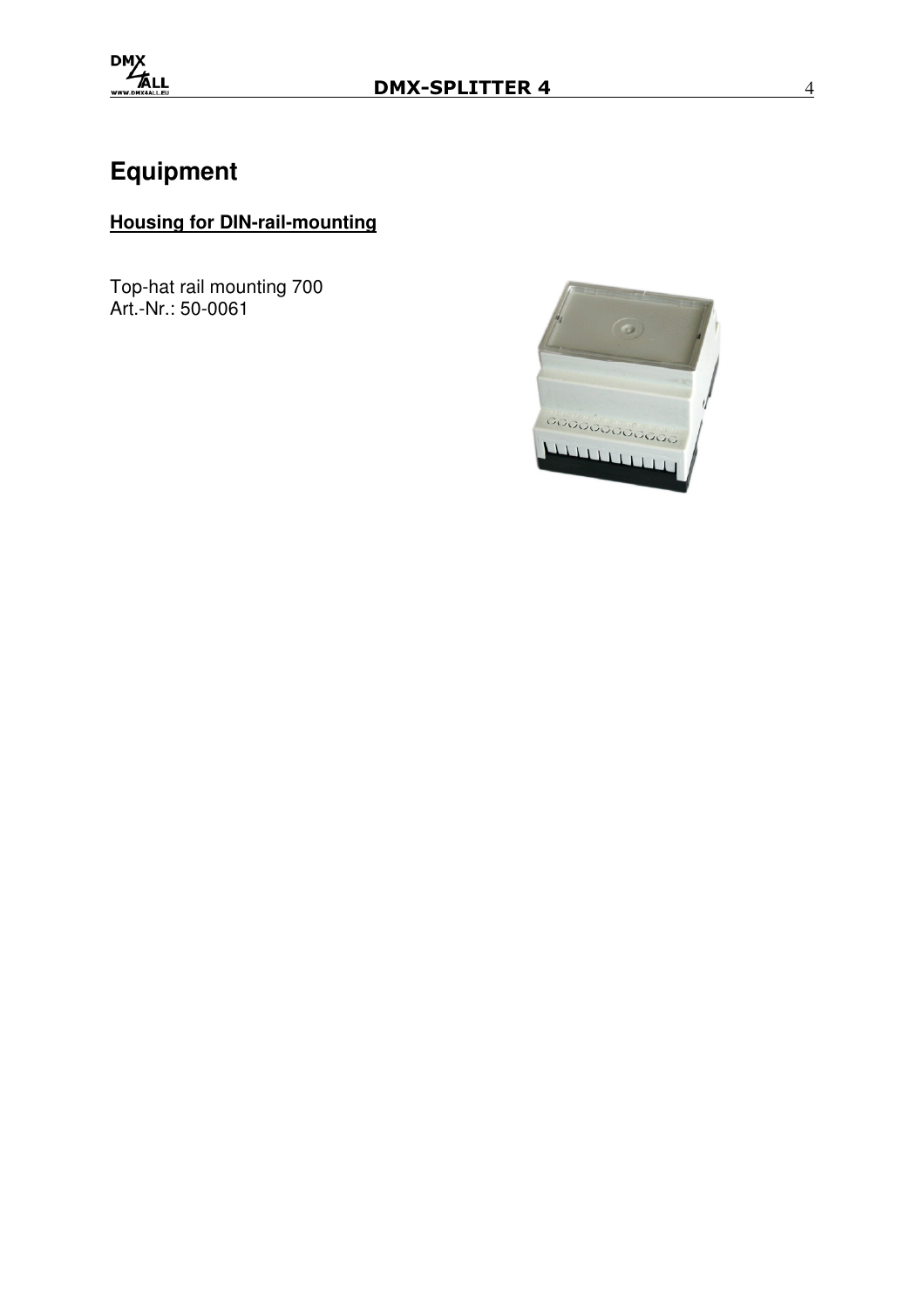

## **Risk-Notes**

You purchased a technical product. Conformable to the best available technology the following risks should not excluded:

**Failure risk:** The device can drop out partially or completely at any time without warning. To reduce the probability of a failure a redundant system structure is necessary.

**Initiation risk:** For the installation of the board, the board must be connected and adjusted to foreign components according to the device paperwork. This work can only be done by qualified personnel, which read the full device paperwork and understand it.

**Operating risk:** The Change or the operation under special conditions of the installed systems/components could as well as hidden defects cause to breakdown within the running time.

**Misusage risk:** Any nonstandard use could cause incalculable risks and is not allowed.

**Warning:** It is not allowed to use the device in an operation, where the safety of persons depend on this device.